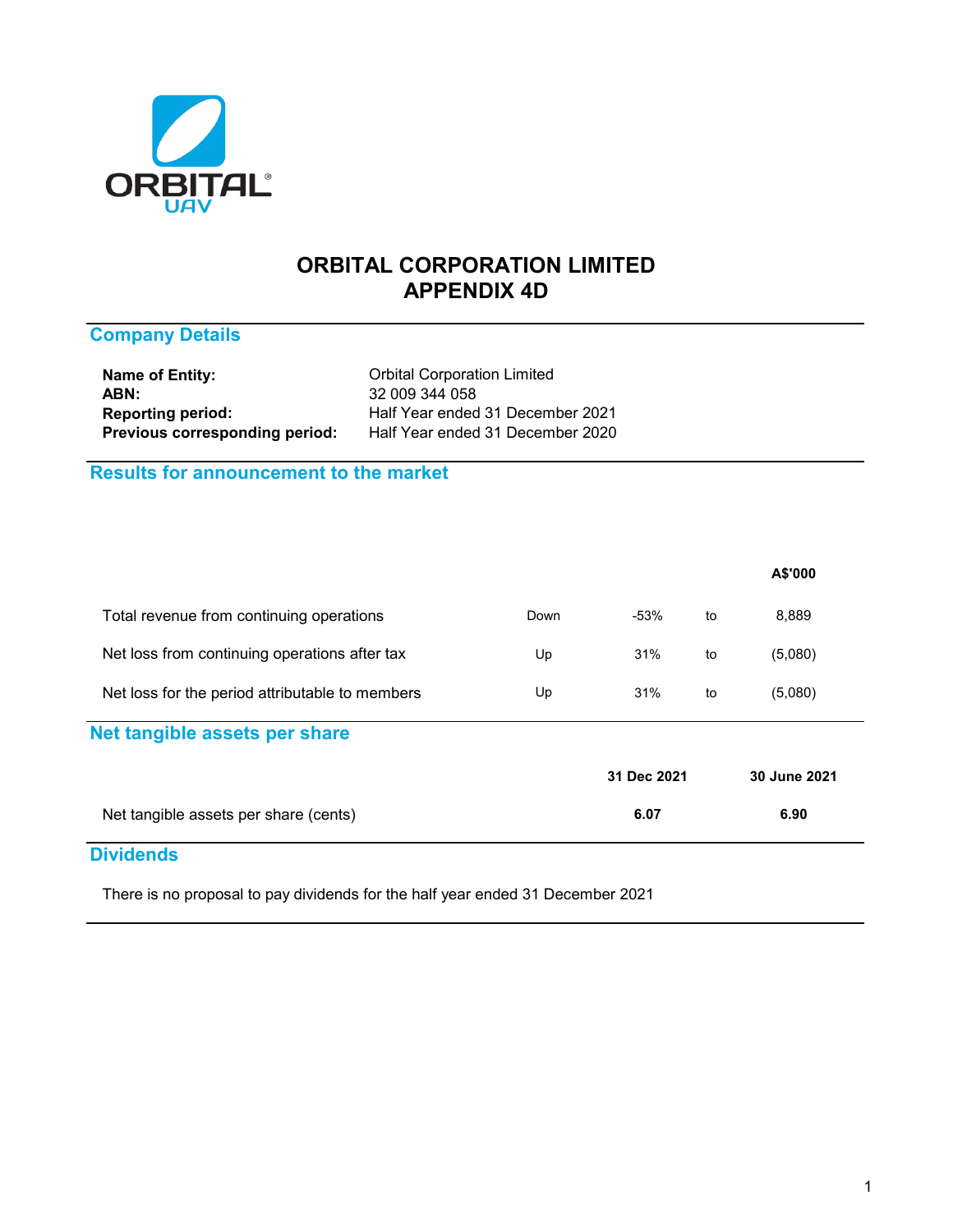# CORPORATE INFORMATION

ABN 32 009 344 058

# REGISTERED AND PRINCIPAL OFFICE

**I** 4 Whipple Street @OrbitalCorpASX **I** Australia OrbitalUAV Balcatta, Western Australia 6021

# CONTACT DETAILS

Address: 210 Wasco Loop, Hood River, OR 97031, USA **Australia** Telephone: 61 (08) 9441 2311 Facsimile: 61 (08) 9441 2111 **USA** Telephone: +1 541.716.5930

# INTERNET ADDRESS

http://www.orbitaluav.com Email: contact@orbitalcorp.com.au

# **DIRECTORS**

F.K. Abbott J.P. Welborn, Chairman T.M. Alder, Managing Director and Chief Executive Officer S.B. Gallagher

### COMPANY SECRETARY

D. Bonomini

### SHARE REGISTRY

Telephone: 61 (08) 9211 6670 Level 12 QV1 Building 250 St Georges Terrace Perth, Western Australia 6000 **Link Market Services Limited**

### SHARE TRADING FACILITIES

Australian Stock Exchange Limited (Code "**OEC**")

# AUDITORS

125 St Georges Terrace Perth, Western Australia 6000 **PricewaterhouseCoopers**

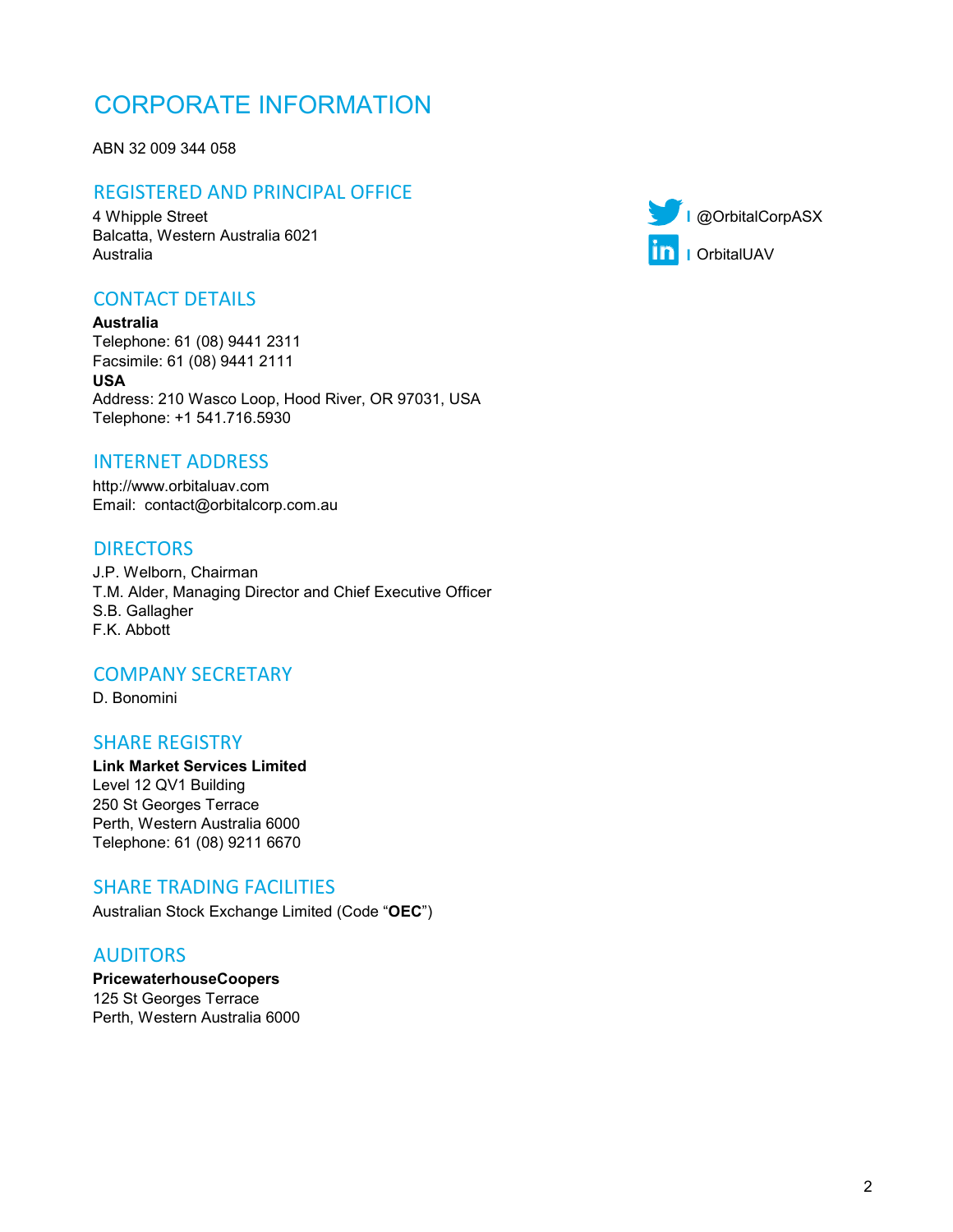

# **31 December 2021 Half-Year Financial Report**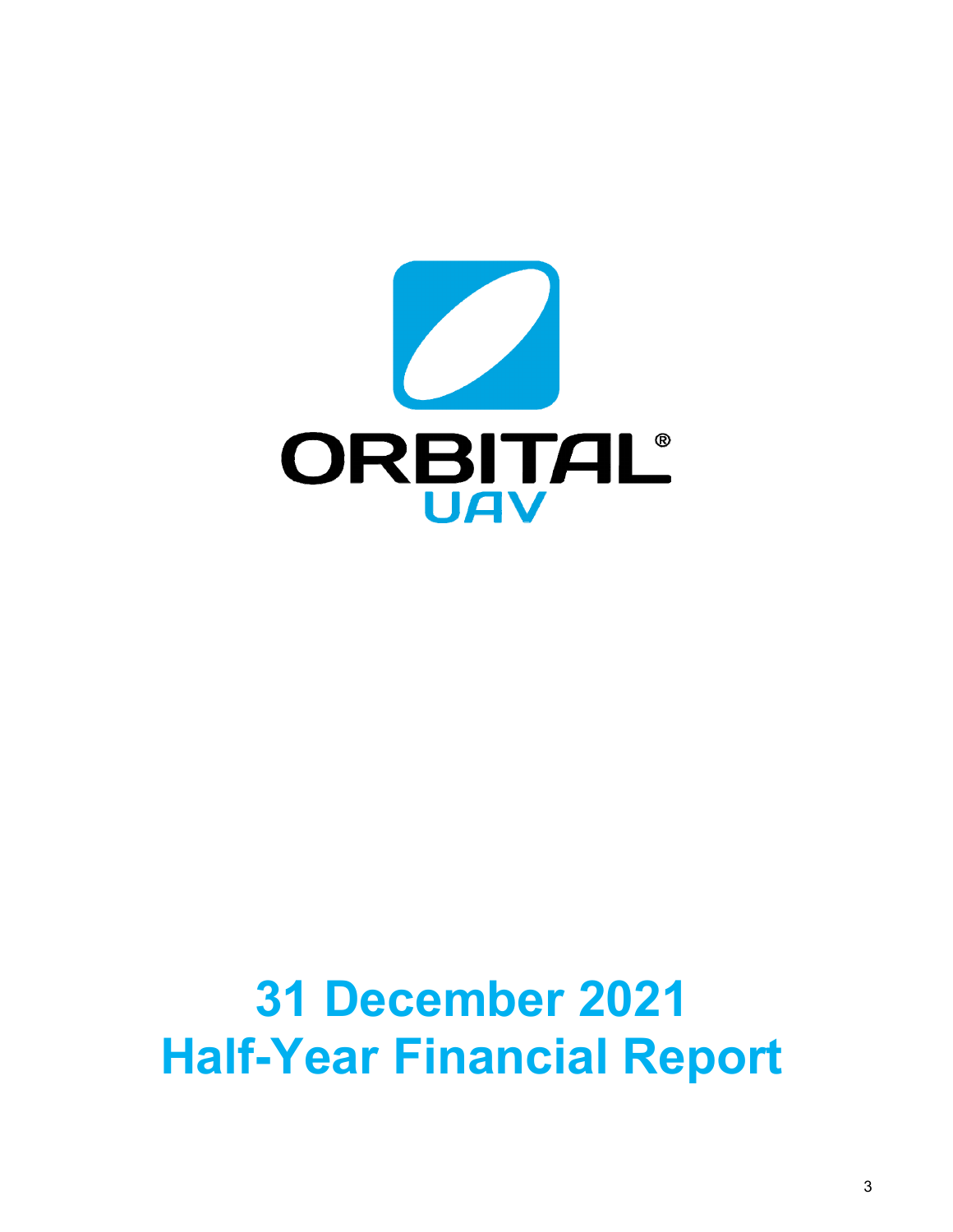# DIRECTORS' REPORT FOR THE HALF-YEAR ENDED 31 DECEMBER 2021

Your Directors submit their report for the half-year ended 31 December 2021

### **DIRECTORS**

The following persons were Directors of the Company during the half-year ended 31 December 2021 and up to the date of this report.

| <b>Name</b>     | <b>Information on Directors</b>               |
|-----------------|-----------------------------------------------|
| John Welborn    | Chairman (Non-executive)                      |
| Todd Alder      | Managing Director and Chief Executive Officer |
| Steve Gallagher | Non-Executive Director                        |
| Kyle Abbott     | Non-Executive Director                        |

### **REVIEW AND RESULTS OF OPERATIONS**

Orbital UAV operates within the tactical unmanned aerial vehicle ('UAV') market. The Group provides world leading propulsion system solutions and flight critical components that deliver customers flight endurance, reliability and power-to-weight advantages.

### **Financial Review**

The Group's consolidated revenue for the period was \$8,889,000 (2020: \$19,046,000) with a loss before income tax from continuing operations of \$1,010,000 (2020: loss of \$2,603,000). This includes an unrealised foreign exchange gain of \$490,000 (2020: unrealised foreign exchange loss of \$2,366,000). The loss excluding income tax and unrealised foreign exchange from continuing operations for the period was \$1,500,000 (2020: loss of \$237,000).

At 31 December 2021, cash, term deposits and receivables were \$7,570,000 (2020: \$7,705,000). Deferred tax asset was nil (2020: \$4,070,000). Net cash used in operating activities during the period was \$3,228,000 (cash used in the prior period 2020: \$4,988,000).

### **Operational Review**

Revenue of \$8,889,000 for the half-year ended 31 December 2021 was comprised of sales income of established engine models under the Company's long term agreement ('LTA') with Insitu, a wholly owned subsidiary of the Boeing Company, and engineering services income from development programs across Orbital UAV's growing customer portfolio.

During the period, the Company completed the transition of new engine build production activities from its Hood River, Oregon facility to Balcatta, Western Australia. This move consolidates all new engine build production in Australia, providing opportunities to drive operational efficiencies across its established and future engine production lines.

Orbital UAV's Hood River facility remains strategically critical to the business and is the key interface with the Company's growing US customer base and broader US Defense network. Operationally, Hood River continues to provide maintenance, repair and overhaul capability with the capacity for expansion as production requirements demand.

Despite delays due to customer-driven design changes, Orbital UAV continued to progress the third engine development program for Boeing-Insitu during the six months to 31 December 2021. In parallel, development programs for Lycoming/Textron Systems and a major Singapore customer were successfully progressed and remain on track.

### **WA Government Loan Milestones**

As outlined in the 2021 Annual Report, Orbital UAV received formal confirmation of a Deed of Variation following the restructure of its \$9.9M WA Government Loan.

The restructured loan agreement includes an extended repayment schedule and repayment offset options that are contingent on the Company achieving operational milestones aligned with its increasing engine business in Western Australia.

During the first half of financial year 2022 ('FY22'), Orbital UAV met the first operational milestones set out in the Deed, contributing to 'Other Income' of \$2.1M.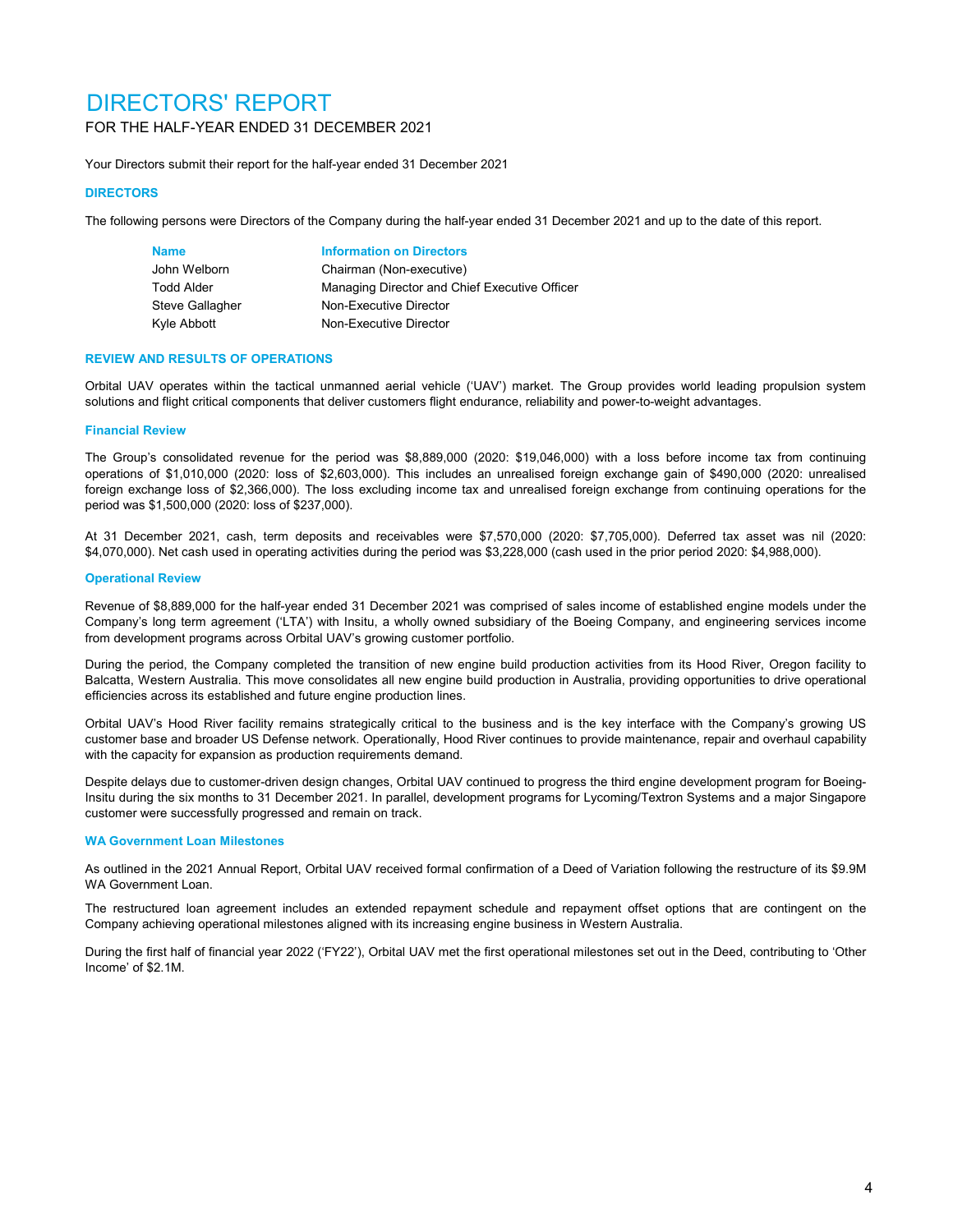# DIRECTORS' REPORT

### FOR THE HALF-YEAR ENDED 31 DECEMBER 2021

### **New customer programs**

In addition to Orbital UAV's existing production and development programs, Orbital UAV continued to increase its customer portfolio and product development contracts during the first half of FY22, with two new programs of work announced in October.

The first, an additional program with Textron Systems, is for the development of Orbital UAV upgrades to Textron Systems' current UAV engines for the Aerosonde® program. The upgrades are targeting increased take-off power and improved real-time engine health monitoring and diagnostics capability.

Subsequently, the Company announced a Memorandum of Understanding ('MoU') with Texas-based Skyways, an emerging leader in unmanned cargo transport. Under the terms of the MoU, Orbital UAV will deliver a pre-production, heavy fuel engine to Skyways for integration into the company's next generation unmanned air system. Delivery of the development engine is scheduled in the first quarter of 2022.

### **Renounceable Entitlement Offer**

Orbital UAV's increasing customer base and program deliverables saw the Company launch a Renounceable Entitlement Offer in October to raise up to A\$6.5M. Funds raised are to be directed towards:

- contracted engine development programs;
- enhancing the Company's Australian production facility capabilities;
- driving product research and development; and
- general working capital.

The Entitlement Offer was well supported by eligible shareholders, including major shareholders UIL Limited and First Sentier Investors and all of the Company's Directors.

### **COVID-19**

Throughout the COVID-19 pandemic, Orbital UAV has continued to implement proactive and ongoing risk mitigation to ensure its people remain safe and well, and operations in Australia and the USA continue with minimal disruption.

Following the launch of the WA Government's Mandatory COVID-19 vaccination policy for WA workers in October 2021, Orbital UAV has implemented its own COVID-19 Vaccination Policy. The Policy ensures the Company will have the necessary information, processes and people in place to continue operations in the event of a lockdown.

### **Significant events occuring after the reporting period**

In February 2022 Boeing-Insitu issued Orbital UAV with a Termination of Convenience for the third engine development program under the LTA. Under the contracted terms, a Termination of Convenience entitles Orbital UAV to a full reimbursement of all costs incurred on the program to date.

The review does not impact demand of the two existing engine models Orbital UAV has in production for Boeing-Insitu.

The attached report for the half-year ended 31 December 2021 contains an independent auditor's review report which includes a paragraph in regard to the existence of a material uncertainty that may cast significant doubt about the Group's ability to continue as a going concern.

### **Outlook**

The restructure of the Company's WA Government loan and the successful completion of the Renounceable Entitlement Offer has strengthened Orbital UAV's balance sheet and provided funds to progress the Company's growth aspirations – specifically the near-term expansion of its engine production lines in Balcatta, Australia.

Following the termination of activities on the third Boeing-Insitu engine model, the Company has redeployed facility and personnel resources onto other existing engine programs, with the intention of accelerating their development.

At the same time, Orbital UAV remains committed to supporting Boeing-Insitu in its current and future requirements with the delivery of confirmed orders for two existing engine production models.

The Company has a growing portfolio of contracted and globally recognised customers. With an increasing pipeline of opportunities within both defence and commercial markets, Orbital UAV continues to build its revenue growth potential and enhance its reputation as a world leader in the design and delivery of UAV engines.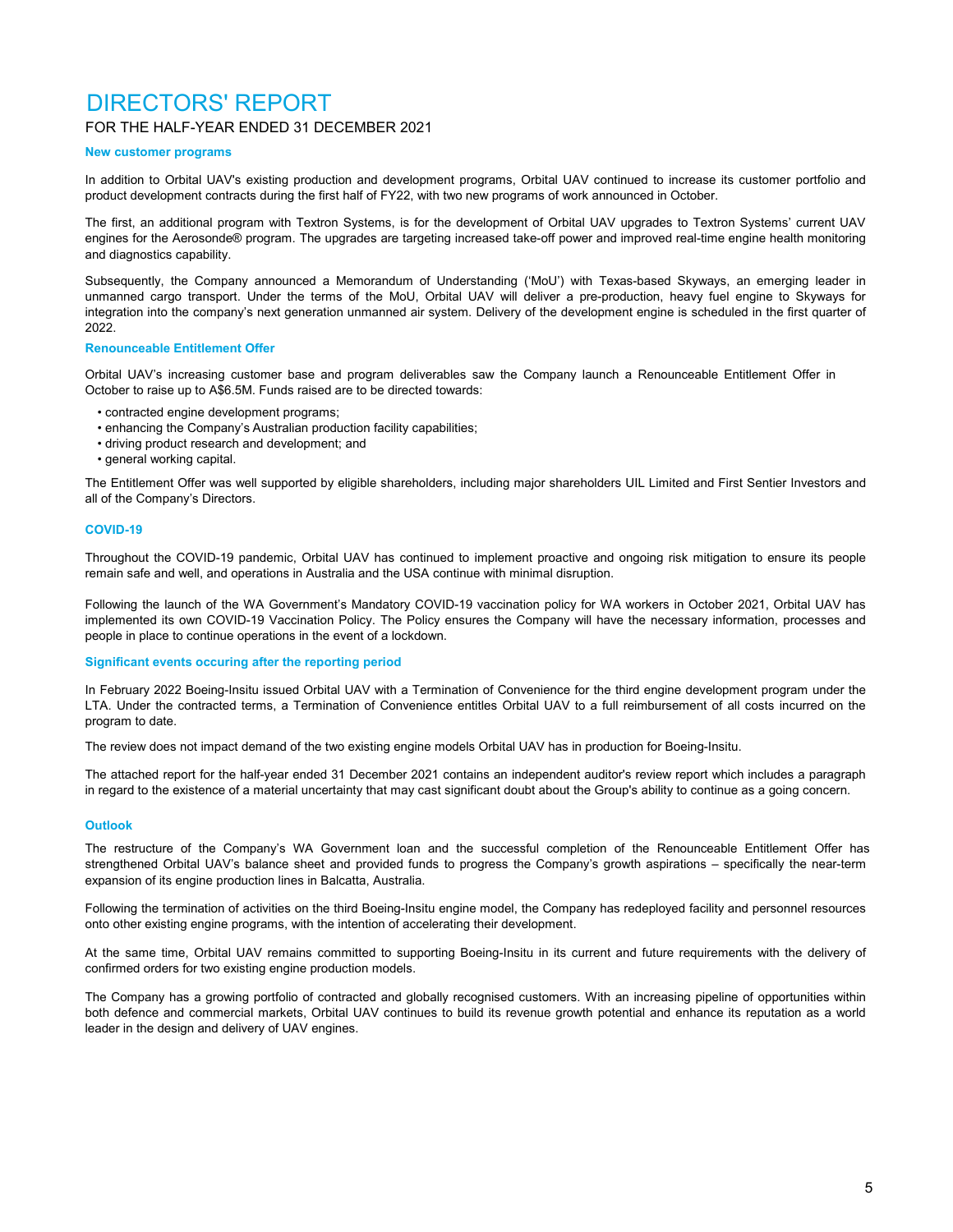# DIRECTORS' REPORT

FOR THE HALF-YEAR ENDED 31 DECEMBER 2021

**Lead auditor's independence declaration under section 307C of the Corporations Act 2001**

The lead auditor's independence declaration is set out on page 6 and forms part of the Directors' Report for the half-year ended 31 December 2021.

### **Rounding**

The Group is of a kind referred to in ASIC Corporations (Rounding in Financial/Directors' Reports) Instrument 2016/191, dated 24 March 2016, and in accordance with that Instrument, amounts in the half-year financial report and Directors' Report have been rounded off to the nearest thousand dollars unless otherwise indicated.

Signed in accordance with a resolution of the Directors.



Todd Alder Managing Director & Chief Executive Officer Perth, 25 February 2022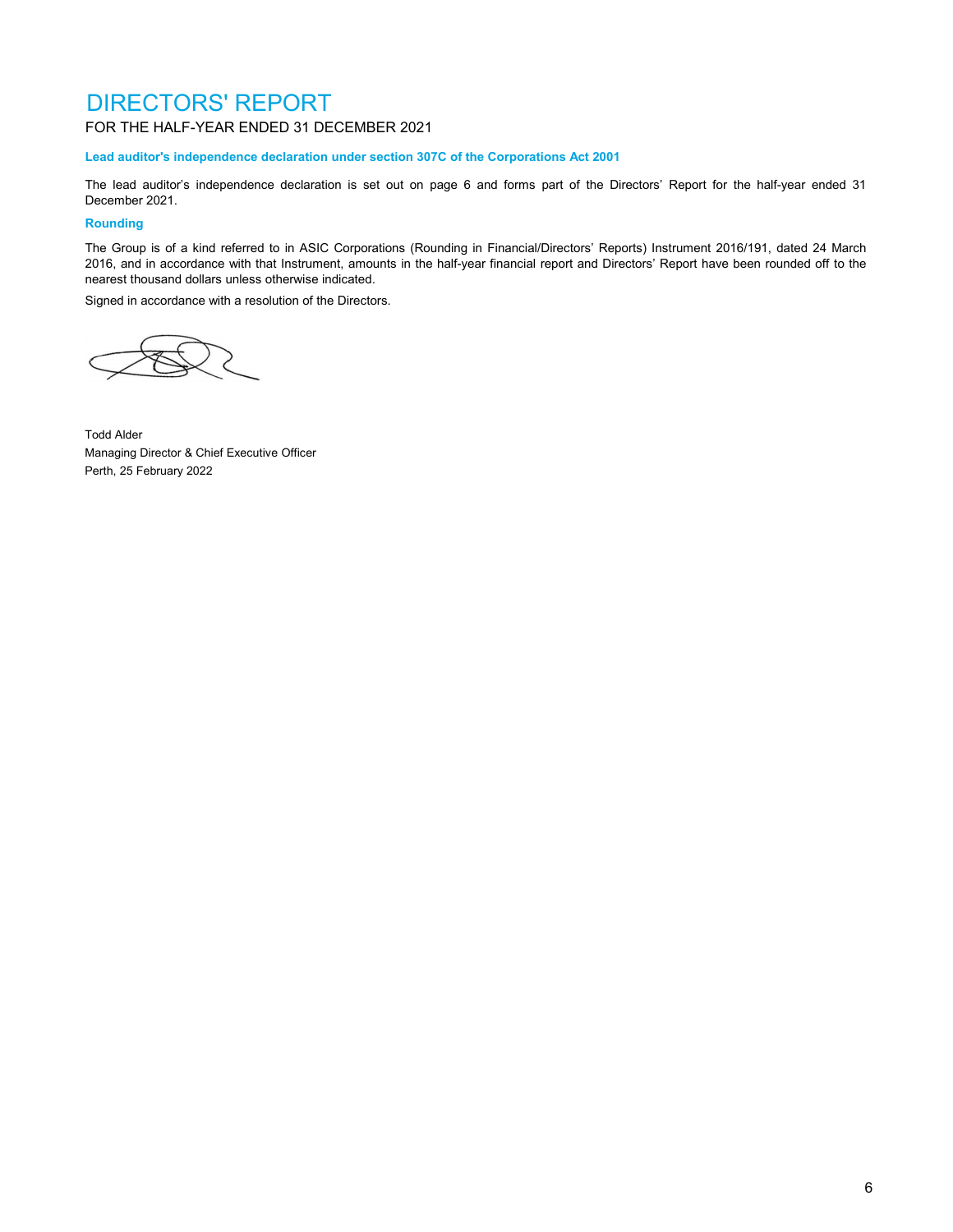

# Auditor's Independence Declaration

As lead auditor for the review of Orbital Corporation Limited for the half-year ended 31 December 2021, I declare that to the best of my knowledge and belief, there have been:

- (a) no contraventions of the auditor independence requirements of the *Corporations Act 2001* in relation to the review; and
- (b) no contraventions of any applicable code of professional conduct in relation to the review.

This declaration is in respect of Orbital Corporation Limited and the entities it controlled during the period.

162

Ian Campbell Perth Partner PricewaterhouseCoopers

25 February 2022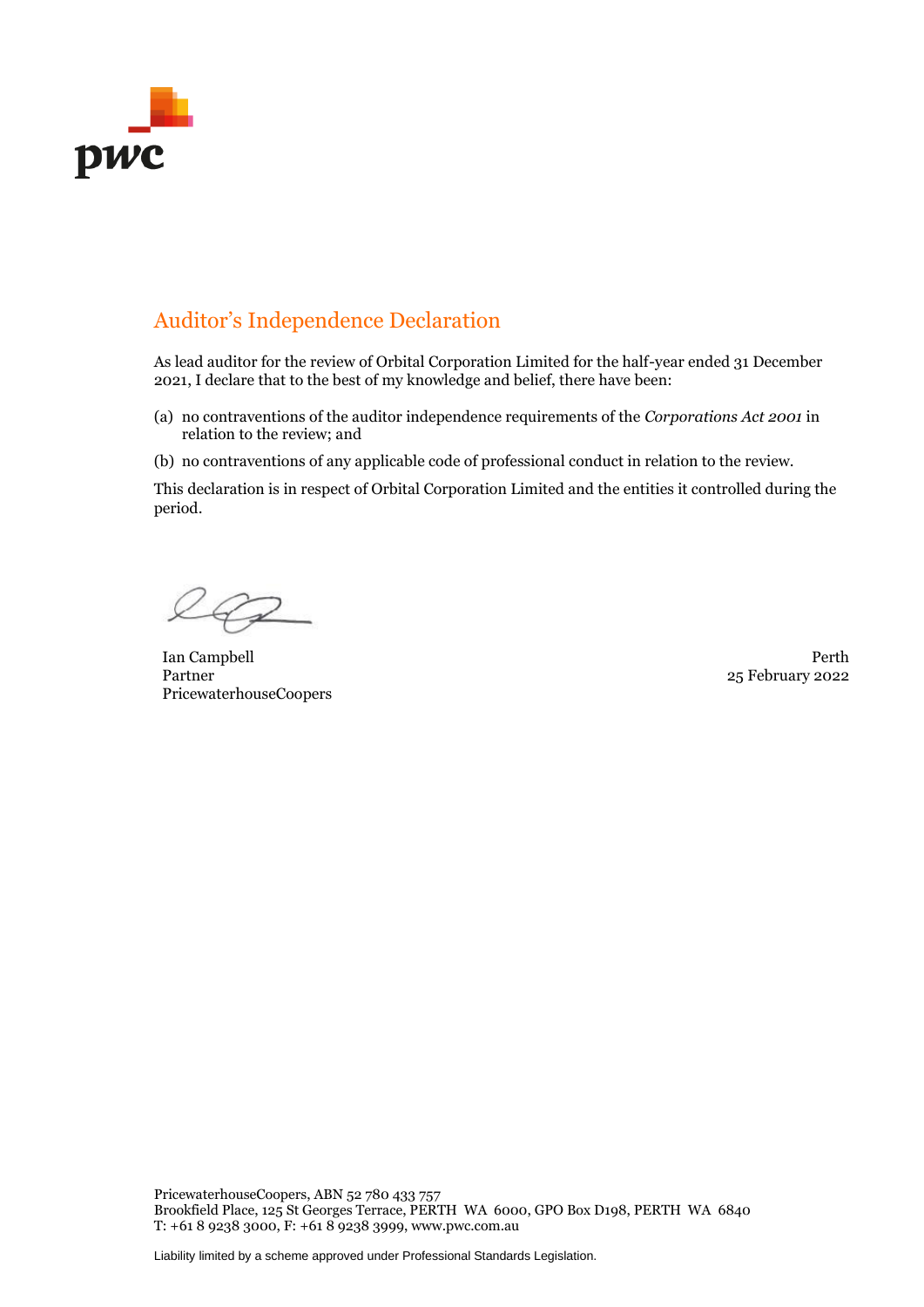# CONSOLIDATED STATEMENT OF PROFIT OR LOSS AND OTHER COMPREHENSIVE INCOME

FOR THE HALF-YEAR ENDED 31 DECEMBER 2021

|                                                                                           | Notes | 2021     | 2020     |
|-------------------------------------------------------------------------------------------|-------|----------|----------|
|                                                                                           |       | \$'000   | \$'000   |
| <b>Continuing operations</b>                                                              |       |          |          |
| Sale of goods                                                                             |       | 6,906    | 16,273   |
| Engineering services income                                                               |       | 1,978    | 2,692    |
| Royalty and licence income                                                                |       | 5        | 77       |
| Interest revenue                                                                          |       |          | 4        |
| Total revenue                                                                             |       | 8,889    | 19,046   |
| Other income                                                                              |       | 2,271    | 92       |
| Materials and consumables expenses                                                        |       | (3,431)  | (9,578)  |
| Write down of obsolete inventory                                                          |       | (630)    | (44)     |
| Employee benefits expenses                                                                |       | (5, 135) | (5,819)  |
| Depreciation expenses                                                                     |       | (481)    | (780)    |
| Amortisation of intangibles                                                               | 4     | (138)    | (165)    |
| Engineering consumables and contractors expenses                                          |       | (387)    | (311)    |
| Occupancy expenses                                                                        |       | (295)    | (466)    |
| Travel and accommodation expenses                                                         |       | (110)    | (179)    |
| Communications and computing expenses                                                     |       | (506)    | (511)    |
| Patent expenses                                                                           |       | (192)    | (223)    |
| Insurance expenses                                                                        |       | (532)    | (737)    |
| Audit, compliance and listing expenses                                                    |       | (296)    | (348)    |
| Finance costs                                                                             |       | (164)    | (365)    |
| Reversal of allowance for impairment of other receivables                                 |       |          | 302      |
| Warranty expenses                                                                         |       | (80)     | (227)    |
| Other expenses                                                                            |       | (381)    | (332)    |
| Foreign exchange gains/(losses)                                                           |       | 588      | (1,958)  |
| Loss before income tax from continuing operations                                         |       | (1,010)  | (2,603)  |
| Income tax expense                                                                        |       | (4,070)  | (1, 285) |
| Loss for the period from continuing operations                                            |       | (5,080)  | (3,888)  |
| Loss for the period                                                                       |       | (5,080)  | (3,888)  |
| Attributable to:                                                                          |       |          |          |
| Equity holders of the parent                                                              |       | (5,080)  | (3,888)  |
| Loss for the period from continuing operations                                            |       | (5,080)  | (3,888)  |
| Other comprehensive income                                                                |       |          |          |
| Other comprehensive income to be reclassified to profit or loss in subsequent periods:    |       |          |          |
| Exchange differences on translation of foreign operations                                 |       | (504)    | 727      |
| Total comprehensive loss for the period                                                   |       | (5, 584) | (3, 161) |
| Attributable to:                                                                          |       |          |          |
| Equity holders of the parent                                                              |       | (5, 584) | (3, 161) |
| Total comprehensive loss for the period                                                   |       | (5, 584) | (3, 161) |
| Basic loss for the period attributable to ordinary equity holders of the parent (cents)   |       | (5.58)   | (5.01)   |
| Diluted loss for the period attributable to ordinary equity holders of the parent (cents) |       | (5.58)   | (5.01)   |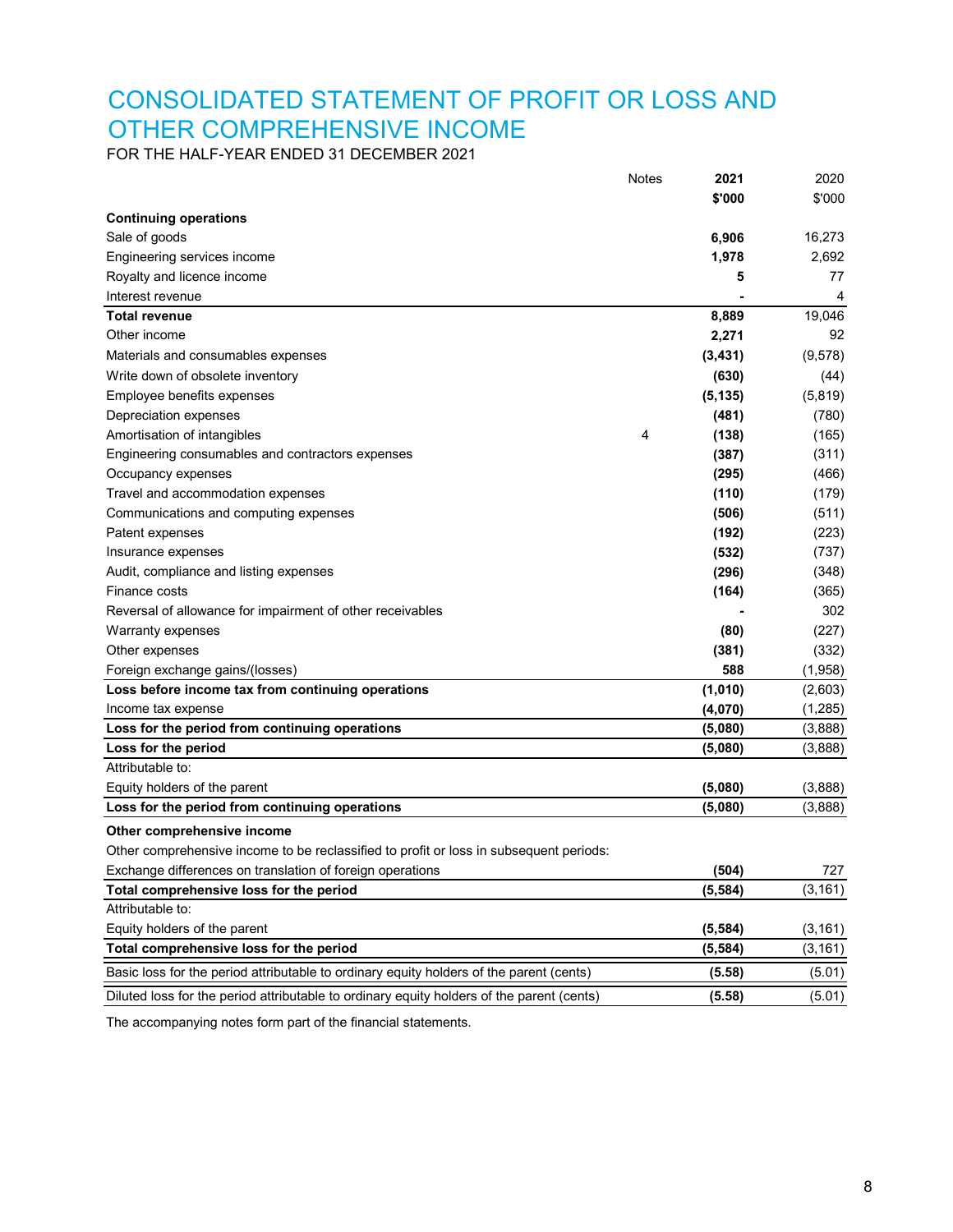# CONSOLIDATED STATEMENT OF FINANCIAL POSITION

FOR THE HALF-YEAR ENDED 31 DECEMBER 2021

|                                      |              | 31 Dec 2021 | 30 June 2021 |
|--------------------------------------|--------------|-------------|--------------|
| <b>ASSETS</b>                        | <b>Notes</b> | \$'000      | \$'000       |
| <b>Current assets</b>                |              |             |              |
| Cash and cash equivalents            |              | 4,551       | 3,116        |
| Other financial assets               |              | 585         | 585          |
| Trade and other receivables          |              | 2,434       | 4,004        |
| Inventories                          | 3            | 14,077      | 12,767       |
| Prepayments                          |              | 629         | 245          |
| Finance lease receivable             |              | 352         | 334          |
| <b>Total current assets</b>          |              | 22,628      | 21,051       |
| <b>Non-current assets</b>            |              |             |              |
| Intangibles                          | 4            | 2,654       | 1,981        |
| Deferred taxation asset              | 5            |             | 4,070        |
| Plant and equipment                  |              | 1,957       | 1,647        |
| Right-of-use asset                   |              | 607         | 857          |
| Finance lease receivable             |              |             | 180          |
| <b>Total non-current assets</b>      |              | 5,218       | 8,735        |
| <b>Total assets</b>                  |              | 27,846      | 29,786       |
|                                      |              |             |              |
| <b>LIABILITIES</b>                   |              |             |              |
| <b>Current liabilities</b>           |              |             |              |
| Trade payables and other liabilities |              | 2,281       | 1,742        |
| Deferred revenue                     |              | 3,759       | 4,285        |
| Borrowings                           | 7            | 2,943       | 9,986        |
| Government grants                    |              | 27          |              |
| Lease liabilities                    |              | 927         | 982          |
| Provisions                           |              | 4,135       | 4,530        |
| <b>Total current liabilities</b>     |              | 14,072      | 21,525       |
| <b>Non-current liabilities</b>       |              |             |              |
|                                      |              |             |              |
| Lease liabilities                    |              | 393         | 847          |
| <b>Borrowings</b>                    | 7            | 5,069       |              |
| Government grants                    |              | 86          |              |
| Provisions                           |              | 48          | 72           |
| <b>Total non-current liabilities</b> |              | 5,596       | 919          |
| <b>Total liabilities</b>             |              | 19,668      | 22,444       |
| <b>Net assets</b>                    |              | 8,178       | 7,342        |
| <b>Equity</b>                        |              |             |              |
| Share capital                        | $\,6$        | 37,683      | 31,265       |
| Reserves                             |              | 2,533       | 3,035        |
| Accumulated losses                   |              | (32, 038)   | (26, 958)    |
| <b>Total equity</b>                  |              | 8,178       | 7,342        |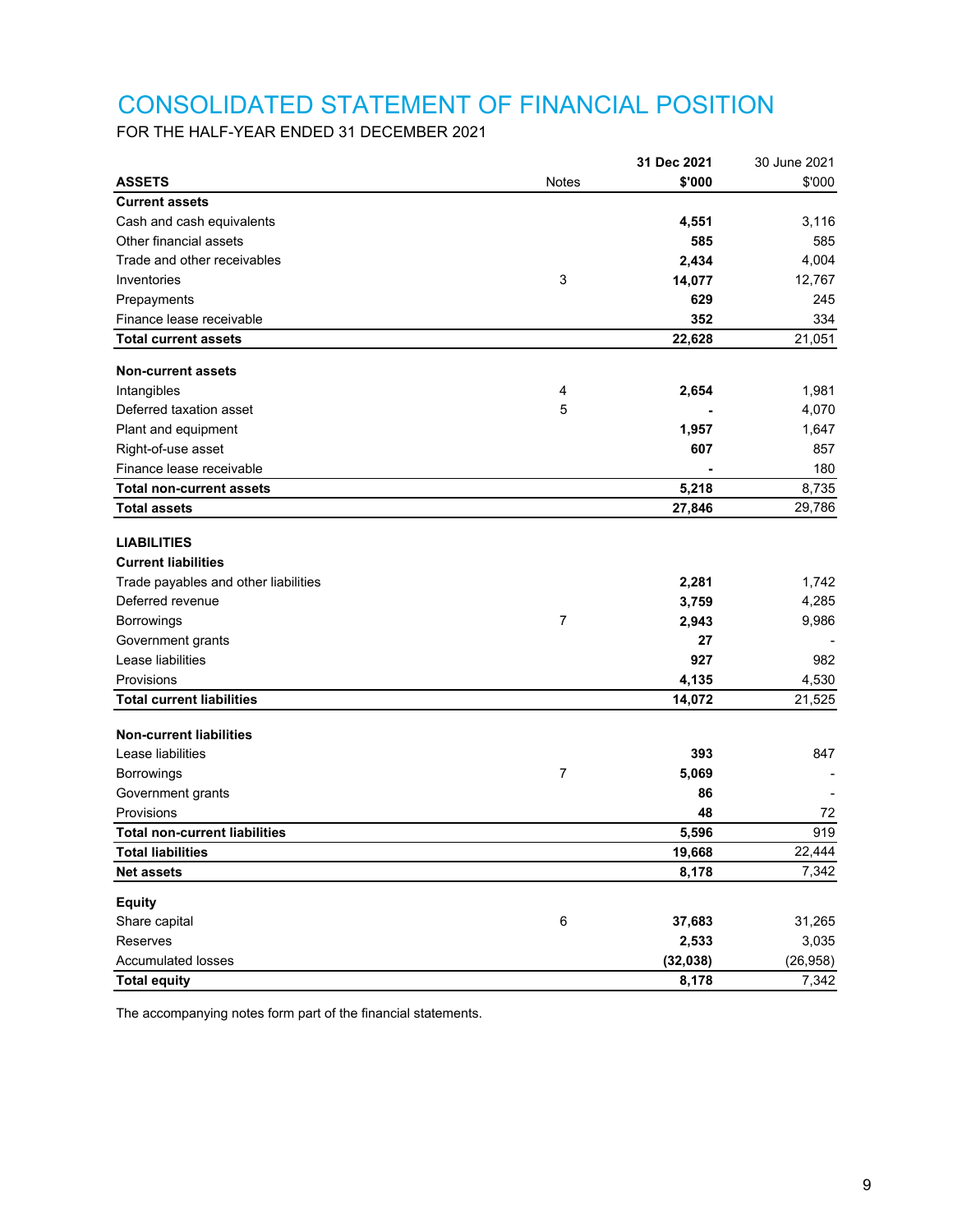# CONSOLIDATED STATEMENT OF CHANGES IN EQUITY

FOR THE HALF-YEAR ENDED 31 DECEMBER 2021

|                                                                                                                                                | Share capital   | (Accumulated losses)            | benefits reserve<br>Employee<br>equity | reserve<br>currency<br>translation<br>Foreign | Total equity                                   |
|------------------------------------------------------------------------------------------------------------------------------------------------|-----------------|---------------------------------|----------------------------------------|-----------------------------------------------|------------------------------------------------|
|                                                                                                                                                | \$'000          | \$'000                          | \$'000                                 | \$'000                                        | \$'000                                         |
| At 1 July 2021<br>Loss for the period<br>Foreign currency translation<br>Total comprehensive income for the period<br>Issue of ordinary shares | 31,265<br>6,374 | (26, 958)<br>(5,080)<br>(5,080) | 2,600<br>٠                             | 435<br>(504)<br>(504)                         | 7,342<br>(5,080)<br>(504)<br>(5, 584)<br>6,374 |
| Share based payments                                                                                                                           | 44              |                                 | $\mathbf{2}$                           |                                               | 46                                             |
| At 31 December 2021                                                                                                                            | 37,683          | (32, 038)                       | 2,602                                  | (69)                                          | 8,178                                          |
| At 1 July 2020<br>Loss for the period                                                                                                          | 31,220          | (15, 513)<br>(3,888)            | 2,424                                  | (29)                                          | 18,102<br>(3,888)                              |
| Foreign currency translation                                                                                                                   |                 |                                 | -                                      | 727                                           | 727                                            |
| Total comprehensive income for the period                                                                                                      |                 | (3,888)                         |                                        | 727                                           | (3, 161)                                       |
| Share based payments                                                                                                                           |                 |                                 | 44                                     |                                               | 44                                             |
| At 31 December 2020                                                                                                                            | 31,220          | (19, 401)                       | 2,468                                  | 698                                           | 14,985                                         |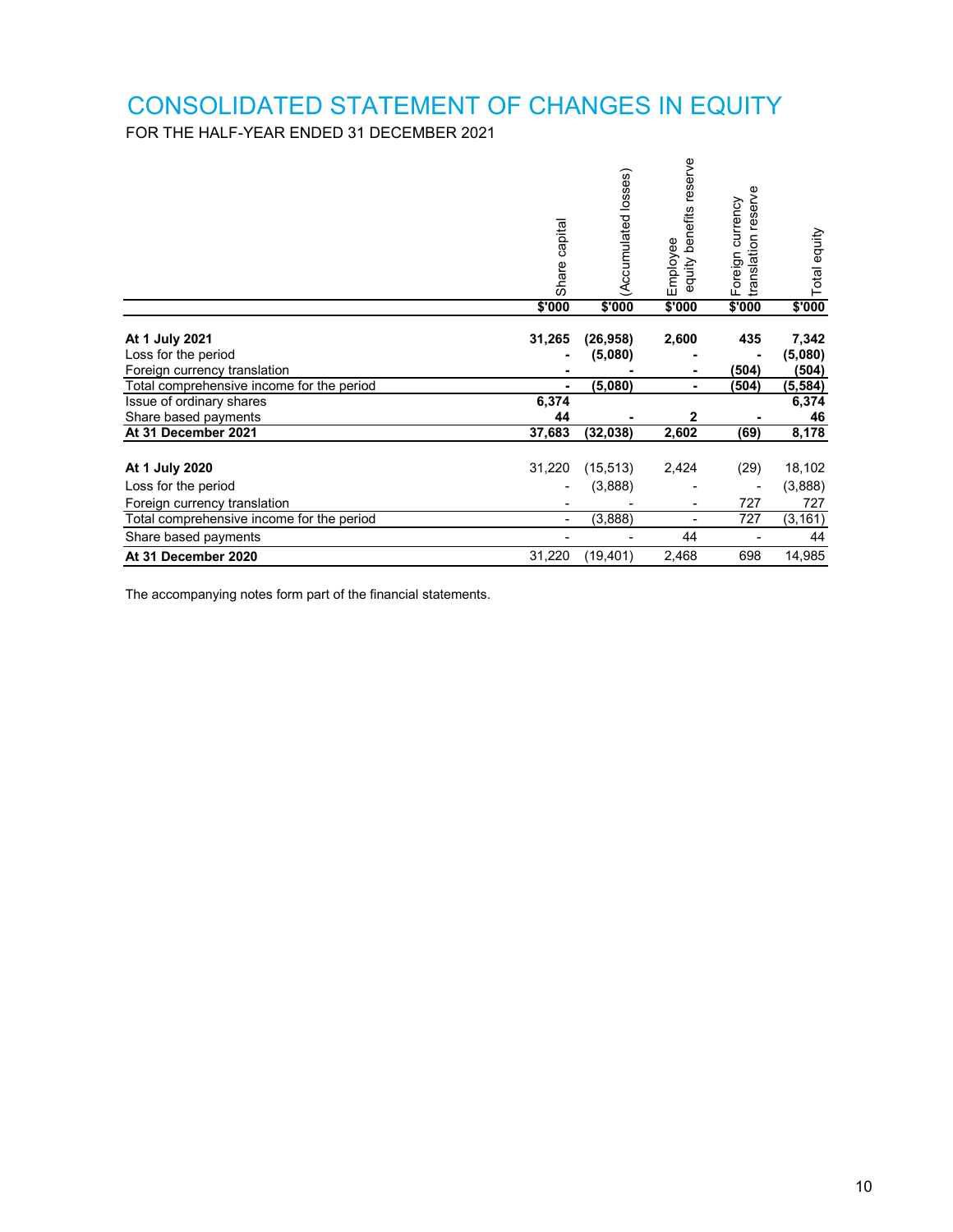# CONSOLIDATED STATEMENT OF CASH FLOWS

FOR THE HALF-YEAR ENDED 31 DECEMBER 2021

|                                                                                          |              | 2021      | 2020      |
|------------------------------------------------------------------------------------------|--------------|-----------|-----------|
|                                                                                          | <b>Notes</b> | \$'000    | \$'000    |
| Cash flows from operating activities                                                     |              |           |           |
| Cash receipts from customers                                                             |              | 10,651    | 13,402    |
| Cash paid to suppliers and employees                                                     |              | (13, 854) | (18, 362) |
| Interest received                                                                        |              |           | 4         |
| Interest paid                                                                            |              | (25)      | (32)      |
| Net cash used in operating activities                                                    |              | (3,228)   | (4,988)   |
| Cash flows from investing activities                                                     |              |           |           |
| Payments for intangible asset                                                            |              | (811)     | (516)     |
| Purchase of plant and equipment                                                          |              | (527)     | (440)     |
| Net cash used in investing activities                                                    |              | (1, 338)  | (956)     |
| Cash flows from financing activities                                                     |              |           |           |
| Proceeds from issues of shares                                                           |              | 6,479     |           |
| Share issue transaction costs                                                            |              | (105)     |           |
| Principal elements of lease payments                                                     |              | (494)     | (673)     |
| Net cash from financing activities                                                       |              | 5,880     | (673)     |
| Net increase/(decrease) in cash and cash equivalents                                     |              | 1,314     | (6,617)   |
| Cash and cash equivalents at 1 July                                                      |              | 3,116     | 8,749     |
| Effects of exchange rate fluctuations on the balances of cash held in foreign currencies |              | 121       | (599)     |
| Cash and cash equivalents at 31 December                                                 |              | 4,551     | 1,533     |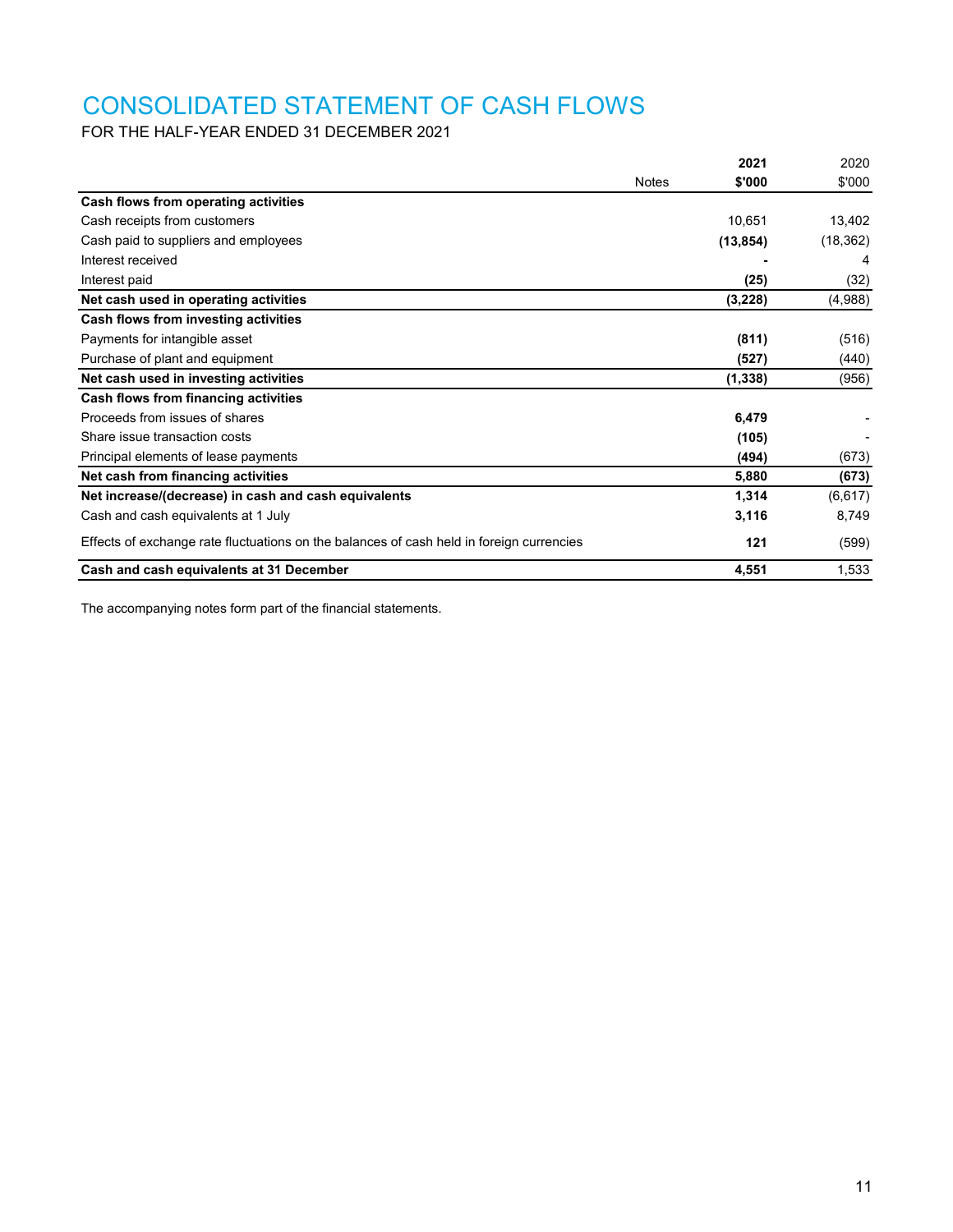### FOR THE HALF-YEAR ENDED 31 DECEMBER 2021

### **1. SIGNIFICANT ACCOUNTING POLICIES**

#### **(a) Reporting Entity**

The consolidated financial statements for the half-year ended 31 December 2021 of Orbital Corporation Limited ("the Company" or "the Parent") and its subsidiaries (collectively, "the Group") were authorised for issue by the Company's Directors on 25 February 2022.

The Company is a for-profit company limited by shares domiciled in Australia whose shares are publicly traded on the Australian Stock Exchange ("ASX"). The registered office of the Group is 4 Whipple Street, Balcatta, Western Australia.

The Group is principally engaged in revolutionary design, proven manufacturing processes and rigorous testing to deliver superiority in UAV propulsion systems and flight critical components. The Group drives its UAV-focused strategy from its dedicated production facilities in WA, Australia and Oregon, USA.

### **(b) Basis of preparation**

This general purpose consolidated financial report for the half-year ended 31 December 2021 has been prepared in accordance with Accounting Standard AASB 134 Interim Financial Reporting and the Corporations Act 2001.

The half-year financial report does not include all notes of the type normally included within the annual financial report and therefore cannot be expected to provide as full an understanding of the financial performance, financial position and financing and investing activities of the consolidated entity as the annual financial report.

It is recommended that the half-year financial report be read in conjunction with the annual report for the year ended 30 June 2021 and considered together with any public announcements made by the Company during the half-year ended 31 December 2021 in accordance with the continuous disclosure obligations of the ASX listing rules.

The financial report is a general purpose financial report, which has been prepared in accordance with the requirements of the *Corporations Act 2001* , Australian Accounting Standards and other authoritative pronouncements of the AASB.

The Company is of a kind referred to in ASIC Corporations (Rounding in Financial/Directors' Reports) Instrument 2016/191, dated 24 March 2016, and in accordance with that Instrument, amounts in the financial report and Directors' Report have been rounded off to the nearest thousand dollars unless otherwise indicated.

Certain comparatives have been reclassified to conform with current year presentation.

#### **(c) New Accounting Standards and Interpretations**

There are no new relevant accounting standards for the current period.

#### **(d) Going concern assumption**

The half-year financial statements have been prepared on a going concern basis, which assumes the Group will continue its operations and be able to meet its obligations as and when they become due and payable. This assumption is based on the Group's ability to meet its future cash flow requirements given the cash flow projection, and existing cash reserves held as at 31 December 2021.

For the six months ended 31 December 2021, the Group recorded an after tax loss of \$5,080,000 and operating cash outflows of \$3,228,000. As at 31 December 2021, the Group had net assets of \$8,178,000 and net current assets of \$8,556,000.

The Group also had cash outflows from investing activities of \$1,338,000 and cash inflows from financing activities of \$5,880,000.

Orbital UAV has two of five engine model production lines in operation under the Boeing-Insitu LTA. While a third engine model was in development, as announced on 14 February 2022 future production of this engine has been terminated at Boeing-Insitu's request.

In addition to the existing production and development programs, Orbital UAV continued to increase its customer portfolio and product development contracts during the first half of FY22, with two new programs of work announced in October.

The Group successfully renegotiated the repayment terms of the WA government loan to include repayment offset options if certain operational milestones are met, and an extended repayment schedule. It achieved the relevant operational milestones for the half year and successfully reduced the loan value by \$1.5M. Refer to Note 7 Borrowings for further details.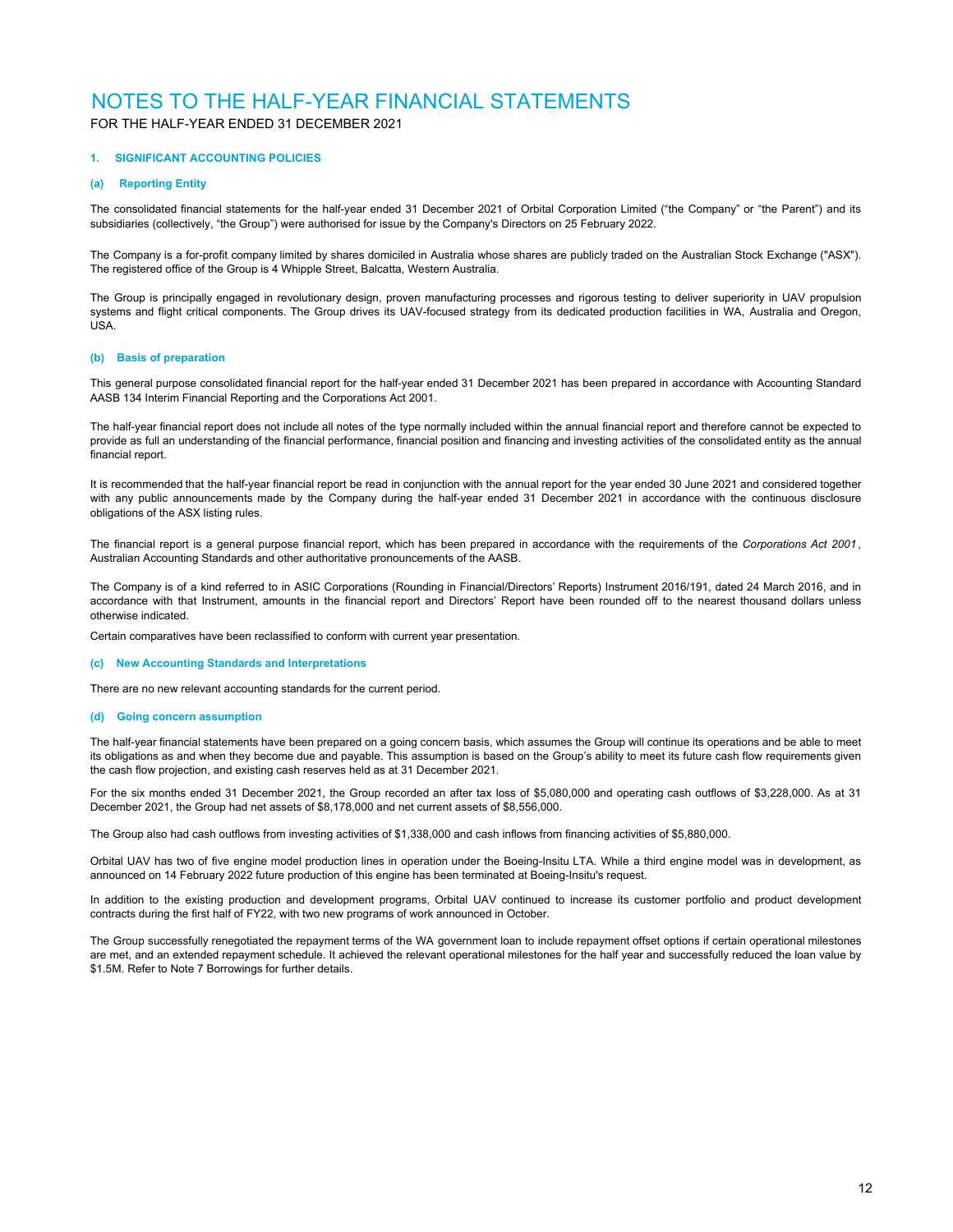### FOR THE HALF-YEAR ENDED 31 DECEMBER 2021

Furthermore, the Group was able to raise approximately \$6.4million from a placement to both existing and new institutional and sophisticated investors to strengthen the Group's balance sheet.

The Group assessed how the current events and conditions may impact its future operations and cash flow. While the long-term strategy of the Group remains unchanged, the Group has critically assessed cash flow forecasts for the 12 months from the date of this report based on expected sales and related costs and the impact of recent events (including those disclosed in note 8).

This assessment identified that the continuing viability of the Group and its ability to continue as a going concern and meet its debts and commitments as they fall due are significantly dependent upon a number of factors including:

• Outcome of the third engine review - On 14 February 2022, Orbital UAV announced that the future production of the third engine was terminated at Boeing-Insitu's request. Under the contracted terms, a Termination of Convenience entitles Orbital UAV to a full reimbursement of all costs incurred on the program to date. Refer to subsequent event note 8 for further details.

• WA government loan offset - The Company is undergoing assessment of potential risks in relation to the WA government loan as certain operational milestones are linked to the above-mentioned terminated works. Management intends to commence discussions with the WA government in the coming weeks.

• Operational performance - The Group achieving forecasted operational performance and positive operational cash flows from the existing engine production programs over the next 12 month period.

As a result of these matters, there is a material uncertainty that may cast significant doubt about the Group's ability to continue as a going concern and therefore the Group may be unable to realise its assets and discharge its liabilities in the normal course of business.

The Directors consider that the Company will be successful in the above matters and have therefore prepared the financial report on a going concern basis. Accordingly, no adjustments have been made to the financial report relating to the recoverability and classification of the asset carrying amounts or the amounts and classification of liabilities that might be necessary if the above uncertainties are not satisfactorily resolved.

### **2. OPERATING SEGMENTS**

### **Identification of reportable segments**

The Group has identified its operating segments based on the internal reports that are reviewed and used by the executive management team (the chief operating decision makers) in assessing performance and in determining the allocation of resources.

Segment performance is evaluated based on Revenue and Earnings Before Interest and Tax ("EBIT") which is allocated to the reportable segments according to the geographic location in which the item arose or relates to.

#### **Segment information**

| Half year ended 31 December 2021 | US<br><b>Australia</b> |          |        | <b>Consolidated</b> |         |          |
|----------------------------------|------------------------|----------|--------|---------------------|---------|----------|
|                                  | 2021                   | 2020     | 2021   | 2020                | 2021    | 2020     |
|                                  | \$'000                 | \$'000   | \$'000 | \$'000              | \$'000  | \$'000   |
| Sale of goods                    | 6.906                  | 11.831   |        | 4.442               | 6.906   | 16,273   |
| Other revenue                    | 1.983                  | 2.773    |        |                     | 1.983   | 2.773    |
| Segment revenue                  | 8.889                  | 14.604   |        | 4,442               | 8.889   | 19,046   |
| <b>EBIT</b>                      | (270)                  | (1, 497) | (576)  | (741)               | (846)   | (2, 238) |
| Finance expenses                 | (150)                  | (339)    | (14)   | (26)                | (164)   | (365)    |
| (Loss)/Profit before income tax  | (420)                  | (1,836)  | (590)  | (767)               | (1,010) | (2,603)  |

|                   | <b>Australia</b> |              | US          |              | <b>Consolidated</b> |              |
|-------------------|------------------|--------------|-------------|--------------|---------------------|--------------|
|                   | 31 Dec 2021      | 30 June 2021 | 31 Dec 2021 | 30 June 2021 | 31 Dec 2021         | 30 June 2021 |
|                   | \$'000           | \$'000       | \$'000      | \$'000       | \$'000              | \$'000       |
| Assets            | 27.176           | 25.129       | 670         | 4.657        | 27.846              | 29,786       |
| Liabilities       | 19.053           | 19.362       | 616         | 3.082        | 19.669              | 22.444       |
| <b>Net assets</b> | 8.124            | 5.767        | 54          | .575         | 8.178               | 7,342        |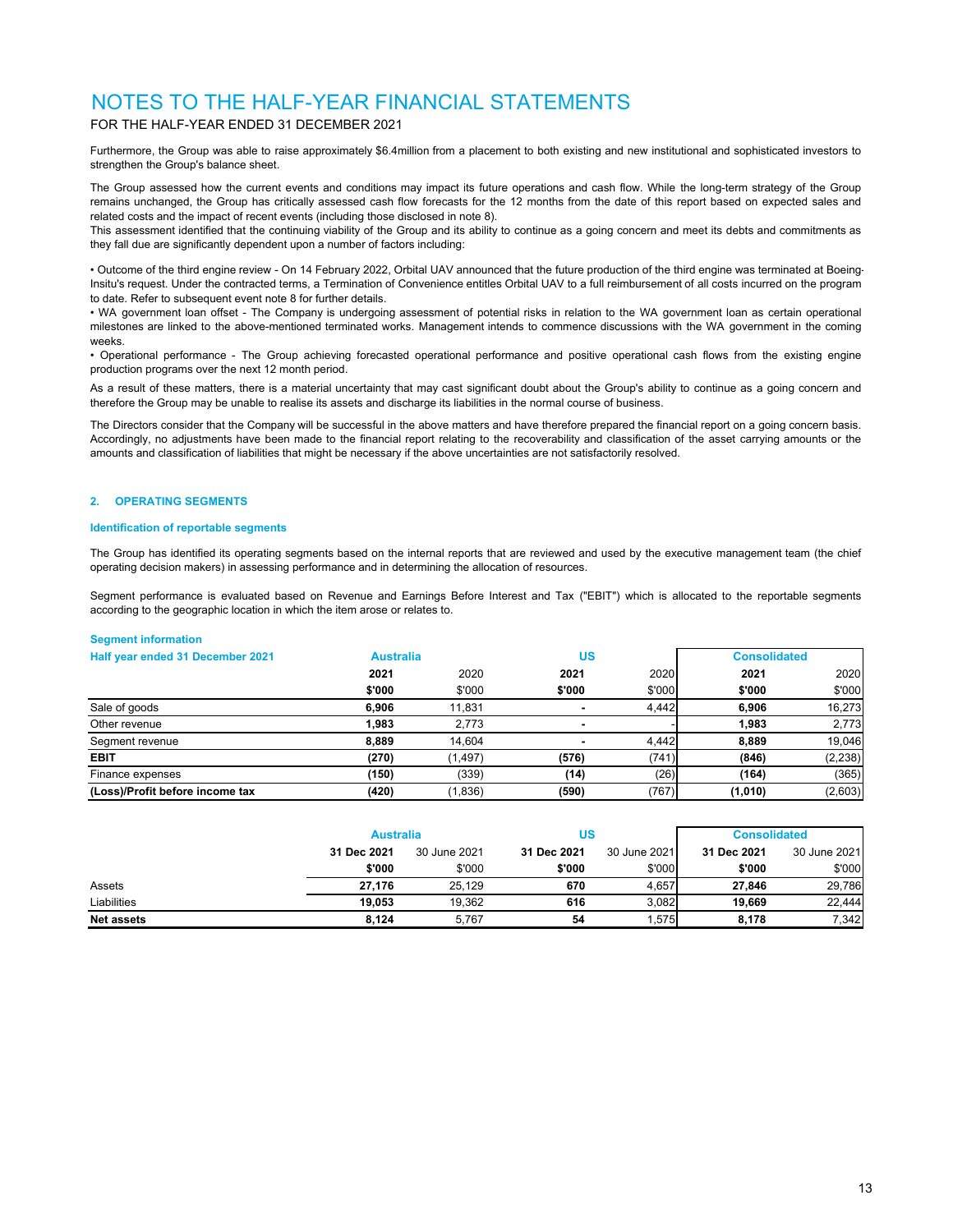FOR THE HALF-YEAR ENDED 31 DECEMBER 2021

| 3. | <b>INVENTORIES</b>         | 31-Dec-21                | 30-Jun-21 |
|----|----------------------------|--------------------------|-----------|
|    |                            | \$'000                   | \$'000    |
|    | Raw materials              | 13,414                   | 11,741    |
|    | Provision for obsolescence | (659)                    | (123)     |
|    | Work in progress           | 1,322                    | 990       |
|    | Finished goods             | $\overline{\phantom{a}}$ | 159       |
|    |                            | 14,077                   | 12.767    |

### **Recognition and measurement**

Inventories are carried at the lower of cost and net realisable value. Costs incurred in bringing each product to its present location and condition are accounted for as follows:

• **Raw materials**: weighted average cost

• **Finished goods and work in progress**: weighted average cost of direct materials and direct manufacturing labour and a proportion of manufacturing overhead costs

Net realisable value is the estimated selling price in the ordinary course of business, less the estimated costs of completion and selling expenses.

### **4. INTANGIBLES**

| Consolidated                                          | <b>Model 2019</b><br>Development<br>\$'000 | Model 2021<br>Development<br>\$'000 | Total<br>\$'000 |
|-------------------------------------------------------|--------------------------------------------|-------------------------------------|-----------------|
| 31-Dec-21                                             |                                            |                                     |                 |
| Cost                                                  | 2,611                                      | 2,197                               | 4,808           |
| Accumulated amortisation and impairment               | (733)                                      |                                     | (733)           |
| R&D tax offset recognised                             | (1, 421)                                   |                                     | (1, 421)        |
| Net carrying amount                                   | 457                                        | 2,197                               | 2,654           |
| <b>Movement</b>                                       |                                            |                                     |                 |
| Net carrying amount at the beginning of the half-year | 595                                        | 1,386                               | 1,981           |
| <b>Additions</b>                                      |                                            | 811                                 | 811             |
| Amortisation for the year                             | (138)                                      |                                     | (138)           |
| Net carrying amount at the end of the half-year       | 457                                        | 2,197                               | 2,654           |
| 30-Jun-21                                             |                                            |                                     |                 |
| Cost                                                  | 2,611                                      | 1,386                               | 3,997           |
| Accumulated amortisation and impairment               | (595)                                      |                                     | (595)           |
| R&D tax offset recognised                             | (1, 421)                                   |                                     | (1, 421)        |
| Net carrying amount                                   | 595                                        | 1,386                               | 1,981           |
| <b>Movement</b>                                       |                                            |                                     |                 |
| Net carrying amount at the beginning of the half-year | 733                                        | 517                                 | 1,250           |
| <b>Additions</b>                                      |                                            | 869                                 | 869             |
| Amortisation for the year                             | (138)                                      |                                     | (138)           |
| Net carrying amount at the end of the half-year       | 595                                        | 1,386                               | 1,981           |

The Intangible assets comprise of capitalised development costs for the advancement of the modular propulsion systems. The intangible assets will be amortised using the straight-line method over a finite period of 5 years.

### **5. Taxes**

Due to future uncertainties in the business as set out in note 1D, deferred taxes assets are are only recognised to the extent of existing deferred tax liabilities.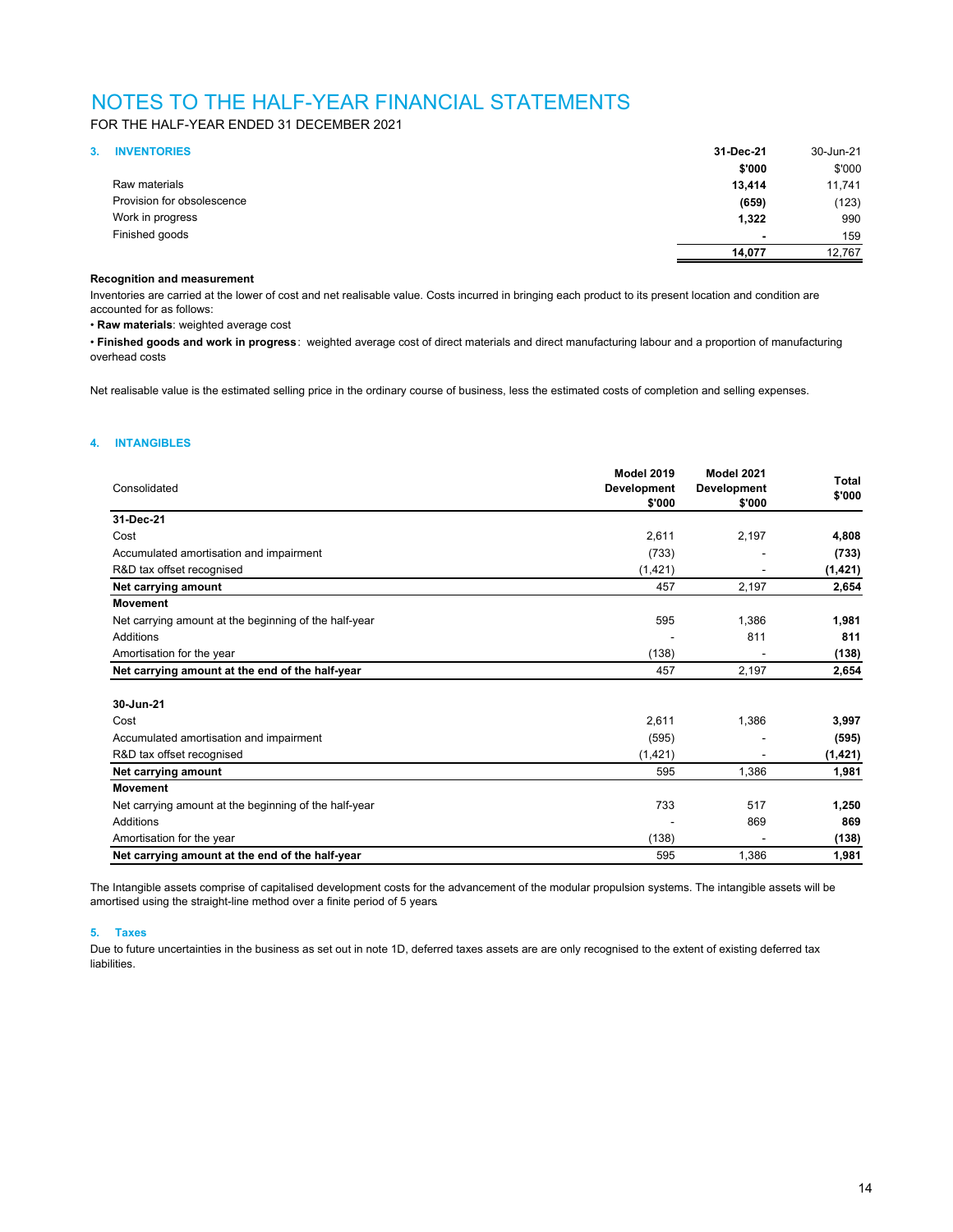FOR THE HALF-YEAR ENDED 31 DECEMBER 2021

### **6. Share Capital**

|                                       | 31-Dec-21<br>\$'000 | 30-Jun-21<br>\$'000 |
|---------------------------------------|---------------------|---------------------|
| Ordinary shares issued and fully paid | 37,683              | 31,265              |
| Movement in ordinary shares           | <b>Number</b>       | \$000's             |
| At 1 January 2021                     | 77,658,776          | 31,265              |
| At 30 June 2021                       | 77.658.776          | 31,265              |
| At 1 July 2021                        | 77,658,776          | 31,265              |
| Issue of ordinary shares              | 12,985,114          | 6.479               |
| Share issue transaction costs         |                     | (105)               |
| Employee Share                        | 352,804             | 44                  |
| At 31 December 2021                   | 90.996.694          | 37.683              |

In November 2021, the Group raised approximately \$6.4million from a placement to both existing and new institutional and sophisticated investors to strengthen the Group's balance sheet.

### **7. Borrowings**

|             | 31-Dec-21 | 30-Jun-21 |
|-------------|-----------|-----------|
|             | \$'000    | \$'000    |
| Current     | 2,943     | 9.986     |
| Non-current | 5,069     |           |
|             | 8,012     | 9,986     |

Changes in borrowings arising from financing activities are as follows:

|                                | \$'000  |
|--------------------------------|---------|
| At 1 July 2021                 | 9,986   |
| Loan forgiveness grant income  | (1,500) |
| Grant income (interest income) | (593)   |
| Interest expenses              | 119     |
| At 31 December 2021            | 8,012   |
|                                |         |
| At 1 January 2021              | 8,891   |
| Finance costs                  | 1,095   |
| At 30 June 2021                | 9,986   |
|                                |         |

On 25 January 2010, the Department of Jobs, Tourism, Science and Innovation provided the Group with an interest-free loan of \$14,346,000 under the terms of a Deed (Acknowledgment of Debt) ("the Deed"). The terms and conditions attached to the Deed are as follows:

• The term of the loan was 25 January 2010 to 30 May 2025

• The loan balance \$9.9M was reclassified as current borrowings under the loan terms in place at 30 June 2021 while it was under renegotiation. • Orbital successfully renegotiated the loan and received formal confirmation of a Deed of Variation on 12 August 2021.

• The Deed of Variation includes an extended repayment schedule over the next four years and repayment offset options up to the entire value of the loan. The loan also remained interest free.

• The repayment offset options provide the potential to forgive the entire value of the loan. The offset provisions are contingent on the Company achieving operational milestones aligned with its increasing engine business in Australia over the four-year period.

• For the half-year ended 31 December 2021, Orbital achieved the relevant operational milestones and reduced the loan value by \$1.5M. • Accounting standards require interest to be imputed while the loan is interest free. The benefit of the loan being interest free \$0.6M is recognised on contract effective date as grant income, in accordance with *AASB 120 Accounting for Government Grants*.

The remaining contractual maturities of the loan are:

| months<br>Over 2 years<br>1-2 vears<br>cashflows<br>6-12 months<br>\$'000<br>\$'000<br>\$'000<br>\$'000<br>\$'000<br>At 31 December 2021 | <b>Borrowings</b> | 500.ا       | 500 | 3.000 | 3.486 | 8.486             | 8,012                             |
|------------------------------------------------------------------------------------------------------------------------------------------|-------------------|-------------|-----|-------|-------|-------------------|-----------------------------------|
|                                                                                                                                          |                   |             |     |       |       |                   |                                   |
|                                                                                                                                          |                   |             |     |       |       |                   | \$'000                            |
|                                                                                                                                          |                   | Less than 6 |     |       |       | Total contractual | Carrying amount<br>of liabilities |

#### **8. SUBSEQUENT EVENTS**

On 14 February 2022, Orbital UAV announced that the future production of the third engine was terminated at Boeing-Insitu's request. Under the contracted terms, a Termination of Convenience entitles Orbital UAV to a full reimbursement of all costs incurred on the program to date.

The review does not impact demand of the two existing engine models Orbital UAV has in production for Boeing-Insitu.

The Group currently has inventory balance of \$1.0M in relation to this model.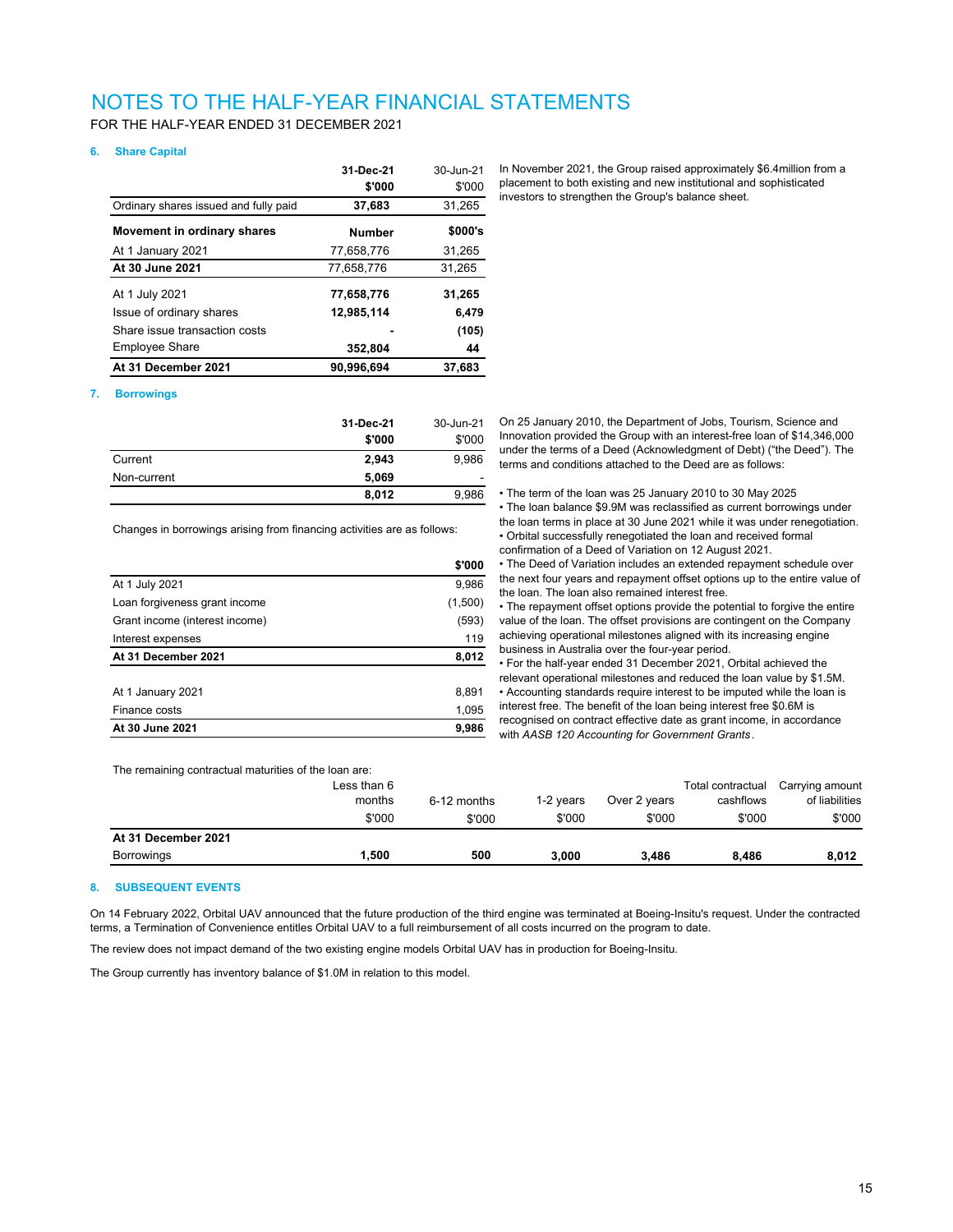# DIRECTORS' DECLARATION

In accordance with a resolution of the Directors of Orbital Corporation Limited, I state that:

In the opinion of the Directors:

- (a) The financial statements and notes of the consolidated entity are in accordance with the *Corporations Act 2001,* including:
	- (i) Giving a true and fair view of the financial position as at 31 December 2021 and the performance for the half-year ended on that date of the consolidated entity; and
	- (ii) Complying with Accounting Standard AASB 134 *Interim Financial Reporting* and *the Corporations Regulations 2001;* and
- (b) There are reasonable grounds to believe that the Company will be able to pay its debts as and when they become due and payable.

On behalf of the Board,

T.M. Alder Managing Director and Chief Executive Officer

Perth, Western Australia Dated: 25 February 2022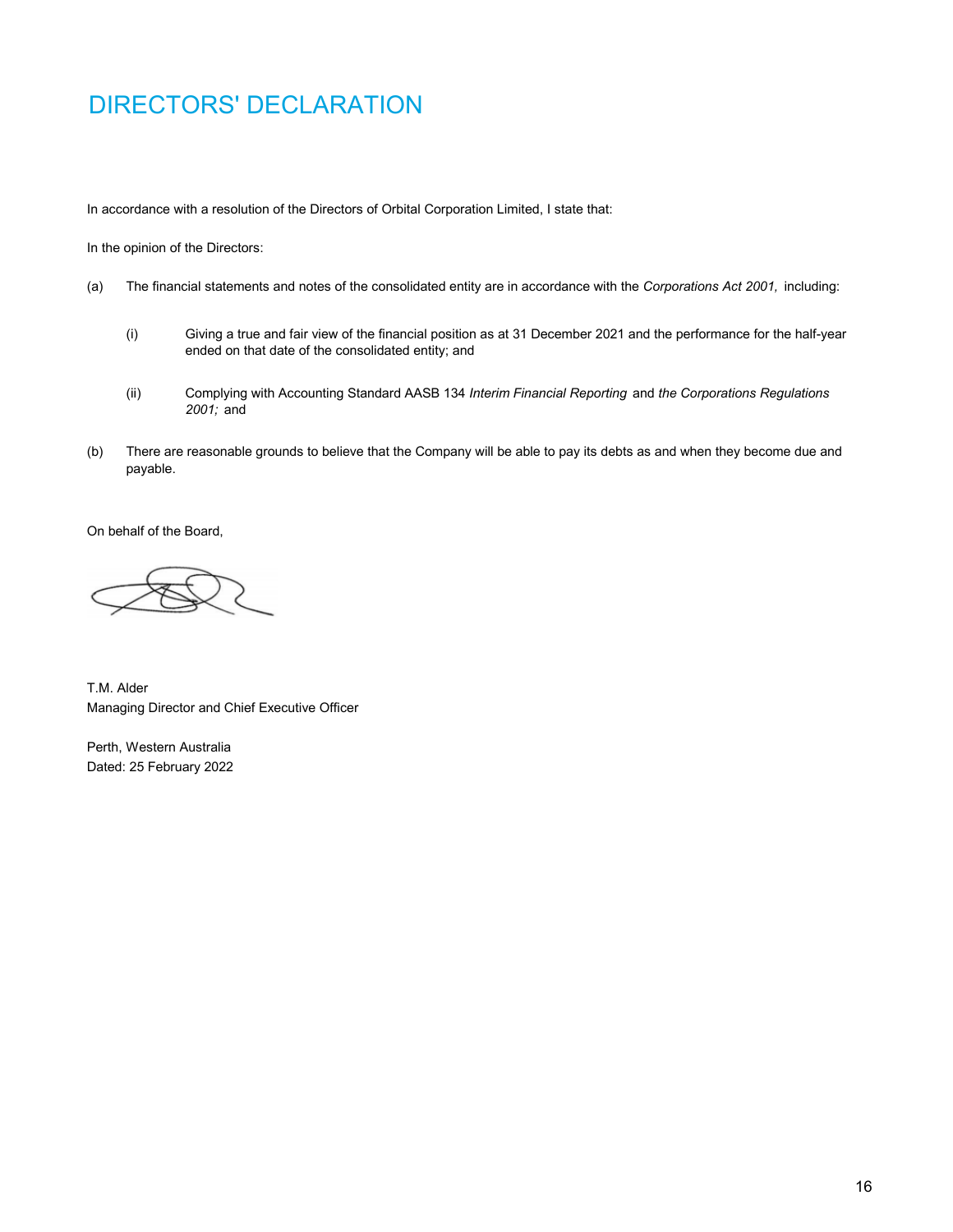

# Independent auditor's review report to the members of Orbital Corporation Limited

# **Report on the half-year financial report**

## **Conclusion**

We have reviewed the half-year financial report of Orbital Corporation Limited (the Company) and the entities it controlled during the half-year (together the Group), which comprises the consolidated statement of financial position as at 31 December 2021, the consolidated statement of changes in equity, consolidated statement of cash flows and consolidated statement of profit or loss and other comprehensive income for the half-year ended on that date, significant accounting policies and explanatory notes and the directors' declaration.

Based on our review, which is not an audit, we have not become aware of any matter that makes us believe that the accompanying half-year financial report of Orbital Corporation Limited does not comply with the *Corporations Act 2001* including:

- 1. Giving a true and fair view of the Group's financial position as at 31 December 2021 and of its performance for the half-year ended on that date.
- 2. Complying with Accounting Standard AASB 134 *Interim Financial Reporting* and the *Corporations Regulations 2001*.

## **Basis for conclusion**

We conducted our review in accordance with ASRE 2410 *Review of a Financial Report Performed by the Independent Auditor of the Entity* (ASRE 2410). Our responsibilities are further described in the *Auditor's responsibilities for the review of the half-year financial report* section of our report.

We are independent of the Group in accordance with the auditor independence requirements of the *Corporations Act 2001* and the ethical requirements of the Accounting Professional & Ethical Standards Board's APES 110 *Code of Ethics for Professional Accountants (including Independence Standards)* (the Code) that are relevant to the audit of the annual financial report in Australia. We have also fulfilled our other ethical responsibilities in accordance with the Code.

## **Material uncertainty relating to going concern**

We draw attention to Note 1(d) in the half-year financial report, which indicates that for the six months ended 31 December 2021, the Group recorded an after tax loss of \$5,080,000 and operating cash outflows of \$3,228,000. In addition, as disclosed in Note 1(d) of the half-year financial report, the Group identified a number of factors that may impact on achieving future expected cash flows. These conditions, along with other matters set forth in Note 1(d), indicate that a material uncertainty exists that may cast significant doubt on the Group's ability to continue as a going concern. Our conclusion is not modified in respect of this matter.